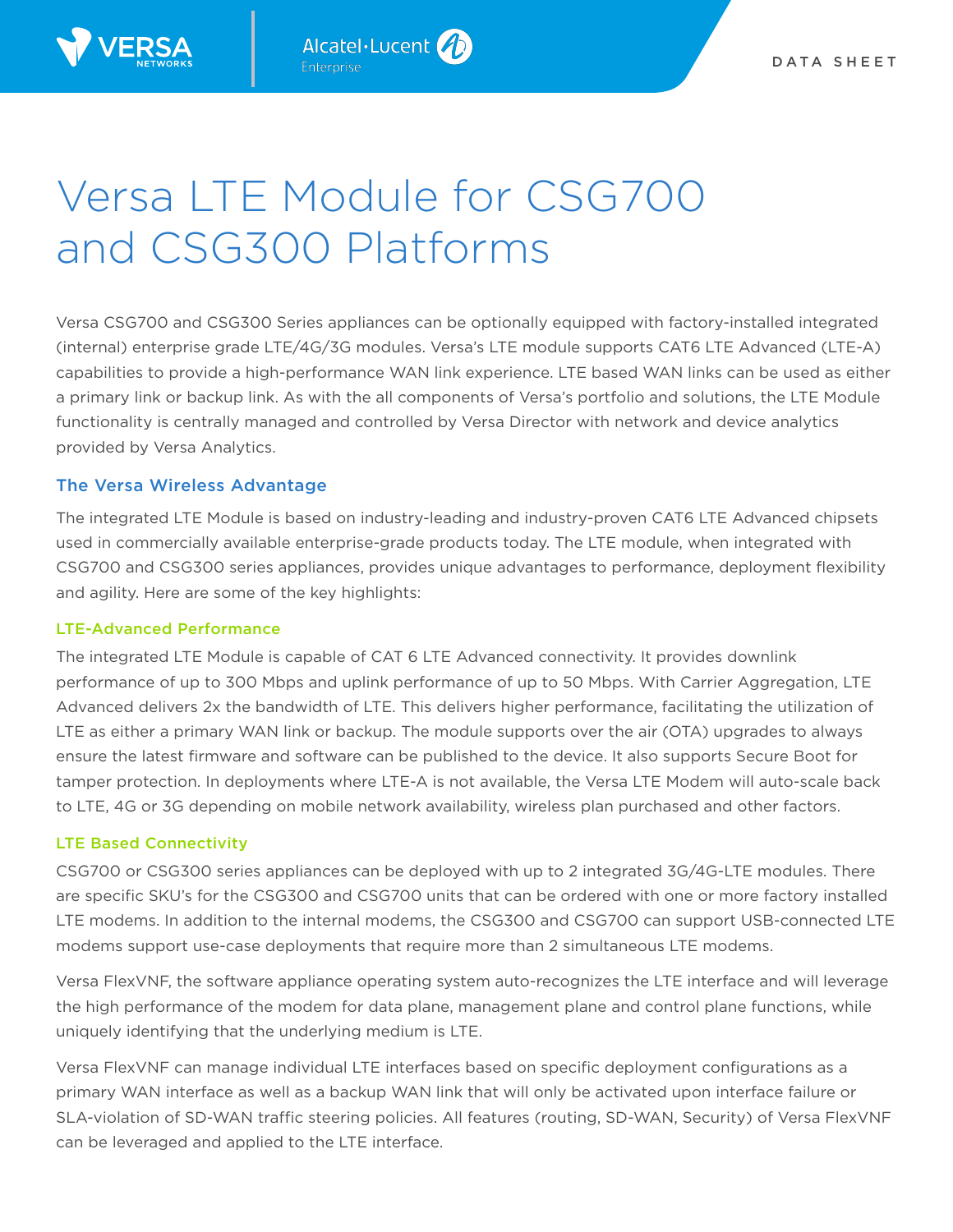In addition to supporting fully featured services over LTE and managing traffic traversing the LTE interface, Versa FlexVNF also has the contextual intelligence of identifying volume and rate of data and control traffic to ensure effective utilization of LTE network resources. Examples of this intelligence and advanced control are LTE Focused Dynamic SD-WAN Probes, Adaptive Probing capabilities and suppression.

#### SIM Cards Support

CSG700 and CSG300 appliances come equipped with 2 nano-SIM card slots, each SIM slot maps to a specific radio module. If the unit is ordered with one LTE modem, the modem is installed and identified on internal slot #1. If the unit is ordered with two LTE modems, then both wireless slots within the appliance are populated, and each SIM card slots map to each LTE slot accordingly. SIM card are externally accessible, located behind easily identifiable SIM slot doors. The SIM slot doors are designed to ensure you can easily insert or remove SIM cards while keeping SIM cards secured.

Versa CSG300 and CSG700 units do not ship with SIM cards pre-installed. Customers will need to purchase SIM card(s) from an available mobile provider. Versa recommends using pre-activated SIM cards to ensure the most positive experience in deployment.

Once inserted, the SIM cards are auto detected by the platform and connects to the recognized LTE/4G/3G network. SIM cards can be hot-swapped, enabling a fast and easy transition from one mobile network provider to another. The CSG300 and CSG700 appliance will auto-detect the new SIM card and autoconnect to the appropriate cellular network.

#### Agility

The CSG700 or CSG300 series appliances with the installed LTE/4G/3G module are certified to be operated across multiple regions globally. Please refer to CSG700 and CSG300 hardware documentation for more details.

The Versa LTE Module is firmware based and comes pre-installed with 3 carrier specific plus one generic image. Customers can upgrade or replace these images as necessary to address their specific network requirements.

The LTE module, when it detects a SIM card has been inserted will identify the appropriate firmware image and mobile operator settings based on the details detected from the inserted SIM. In most deployment scenarios, a generic firmware image will be used.

Firmware based operation allows Versa modems to connect to LTE/4G/3G network with flexibility and adopt updates if/when needed by the carrier.

#### Region Selection

The factory installed Versa LTE Module for the CSG700 and CSG300 is provided with two orderable SKUs to provide global coverage; One SKU provides coverage for the Americas and EMEA regions, and one SKU provides coverage for the APAC and Japan regions. You can see the supported mobile network and frequency band coverage by each orderable modem in the specifications table below. Please ensure that you choose the right modem type for your deployment when you are ordering.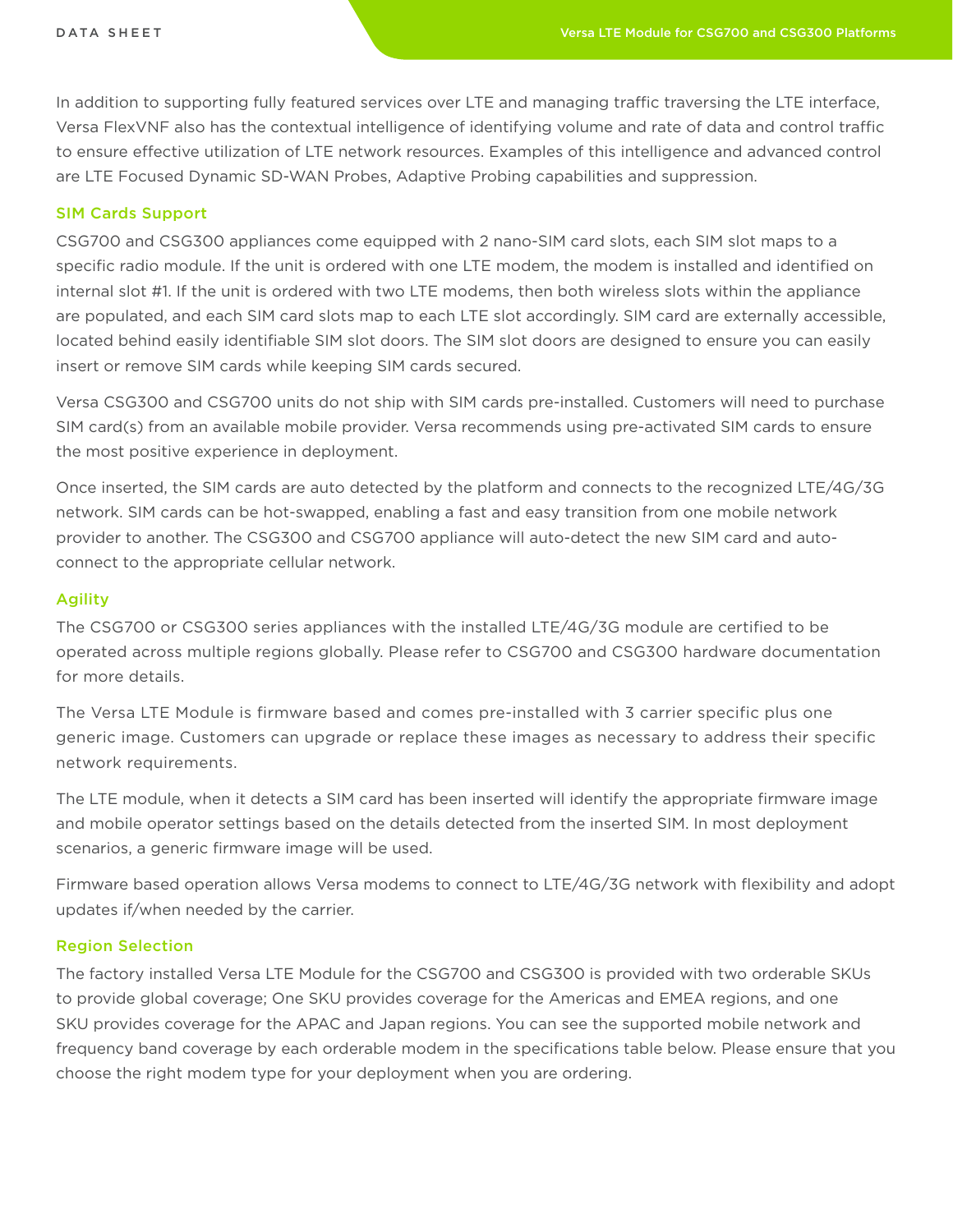# Specifications

| <b>Band</b>      | <b>Description</b>   | <b>Frequencies / MHz</b>         | <b>APAC Modem</b> | <b>Americas &amp; EMEA Modem</b> |
|------------------|----------------------|----------------------------------|-------------------|----------------------------------|
| $\mathbf{1}$     | <b>IMT Core Band</b> | 1920-1980, 2110-2170             | $\bullet$         | $\bullet$ $\bullet$              |
| $\overline{2}$   | <b>PCS 1900</b>      | 1850-1910, 1930-1990             |                   | $\bullet$ $\bullet$              |
| $\overline{3}$   | GSM 1800             | 1710-1785, 1805-1880             | $\bullet$         | $\bullet$ $\bullet$              |
| 4                | AWS                  | 1710-1755, 2110-2155             |                   | $\bullet$ $\bullet$              |
| 5                | 850 (US, Korea etc.) | 824-849, 869-894                 | $\bullet$         | $\bullet$ $\bullet$              |
| $\bf 6$          | 850 (Japan #1)       | 830-840, 875-885                 | ٠                 |                                  |
| $\overline{7}$   | <b>IMT Extension</b> | 2500-2570, 2620-2690             | $\bullet$         | $\bullet$                        |
| 8                | <b>GSM 900</b>       | 880-915, 925-960                 | . .               | . .                              |
| $\boldsymbol{9}$ | 1700 (Japan #2)      | 1749.9-1784.9, 1844.9-1879.9     |                   |                                  |
| 11               | Lower PDC            | 1427.9 - 1447.9, 1475.9 - 1495.9 | $\bullet$         |                                  |
| 12               | <b>US 700</b>        | 699-716, 729-746                 |                   | $\bullet$                        |
| 13               | <b>US 700</b>        | 777-787, 746-756                 |                   | $\bullet$                        |
| 17               | <b>US 700</b>        | 704-716, 734-746                 |                   |                                  |
| 18               | 850 (Japan #4)       | 815-830, 860-875                 | $\bullet$         |                                  |
| 19               | 850 (Japan #5)       | 830-845, 875-890                 | $\bullet$         |                                  |
| 20               | 800 Digital Dividend | 832-862, 791-821                 |                   | $\bullet$                        |
| 21               | 1500 (Japan #6)      | 1447.9-1462.9, 1495.9-1510.9     | $\bullet$         |                                  |
| 25               | <b>Extended PCS</b>  | 1850-1915, 1930-1995             |                   | $\bullet$                        |
| 26               | <b>Extended CLR</b>  | 814-849, 859-894                 |                   | $\bullet$                        |
| 28               | <b>APAC</b>          | 703-748, 758-803                 | $\bullet$         |                                  |
| 29               | Lower SMH blocks     | n/a, 716 - 728                   |                   |                                  |
| 30               | WCS blocks A/B       | 2305-2315, 2350-2360             |                   | $\bullet$                        |
| 38               | IMT-E                | 2570-2620                        |                   |                                  |
| 39               | China TDD            | 1880-1920                        |                   |                                  |
| 40               | China TDD            | 2300-2400                        |                   |                                  |
| 41               | BRS / EBS            | 2496-2690                        | $\bullet$         | $\bullet$                        |
| 125              | WCS blocks C/D       | 2315-2318, 2347-2350             |                   |                                  |

(\*) Versa recommends to check and confirm carrier frequencies before ordering specific models •**WCEMA** 

# •**FDD LTE** •**TDD LTE**